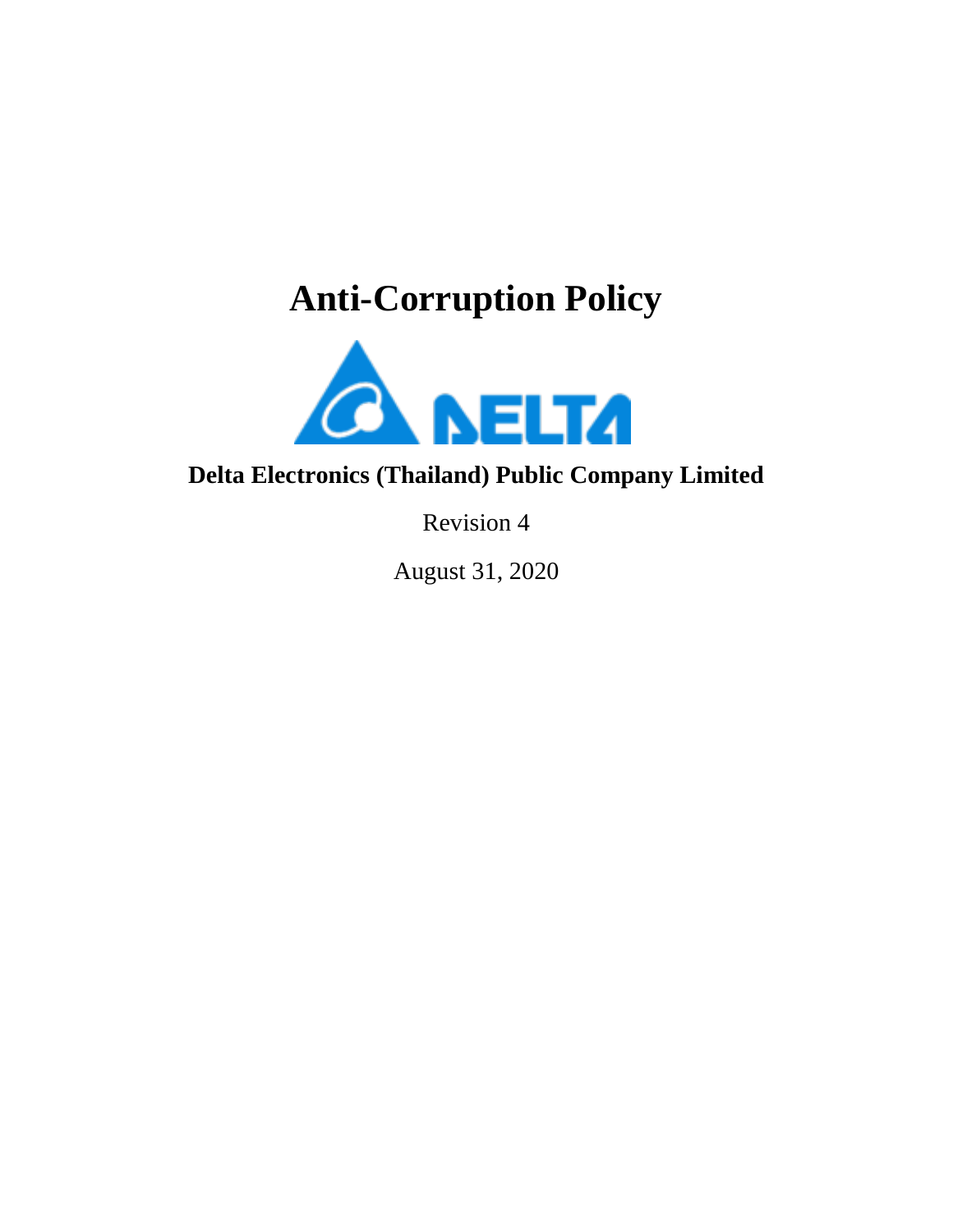

## **Delta Electronics (Thailand) Public Company Limited Anti-Corruption Policy**

Delta Electronics (Thailand) Public Company Limited commits towards business conduct with transparency and integrity by regulating policy to prohibit directors, directors of sub-committees, management , employee and the Related Business Partner of the Company to act or consent to corruption in any form, both directly and indirectly, with the objective to enhance the stakeholders' confidence in the Company's operation. This Anti-Corruption Policy is formulated to indicate a concise approach in performing the business in compliance with the Company's good corporate governance and code of conduct, regulations, procedure and related Thailand laws, in order to further develop organization into sustainability.

…………….………………

 Jackie Chang President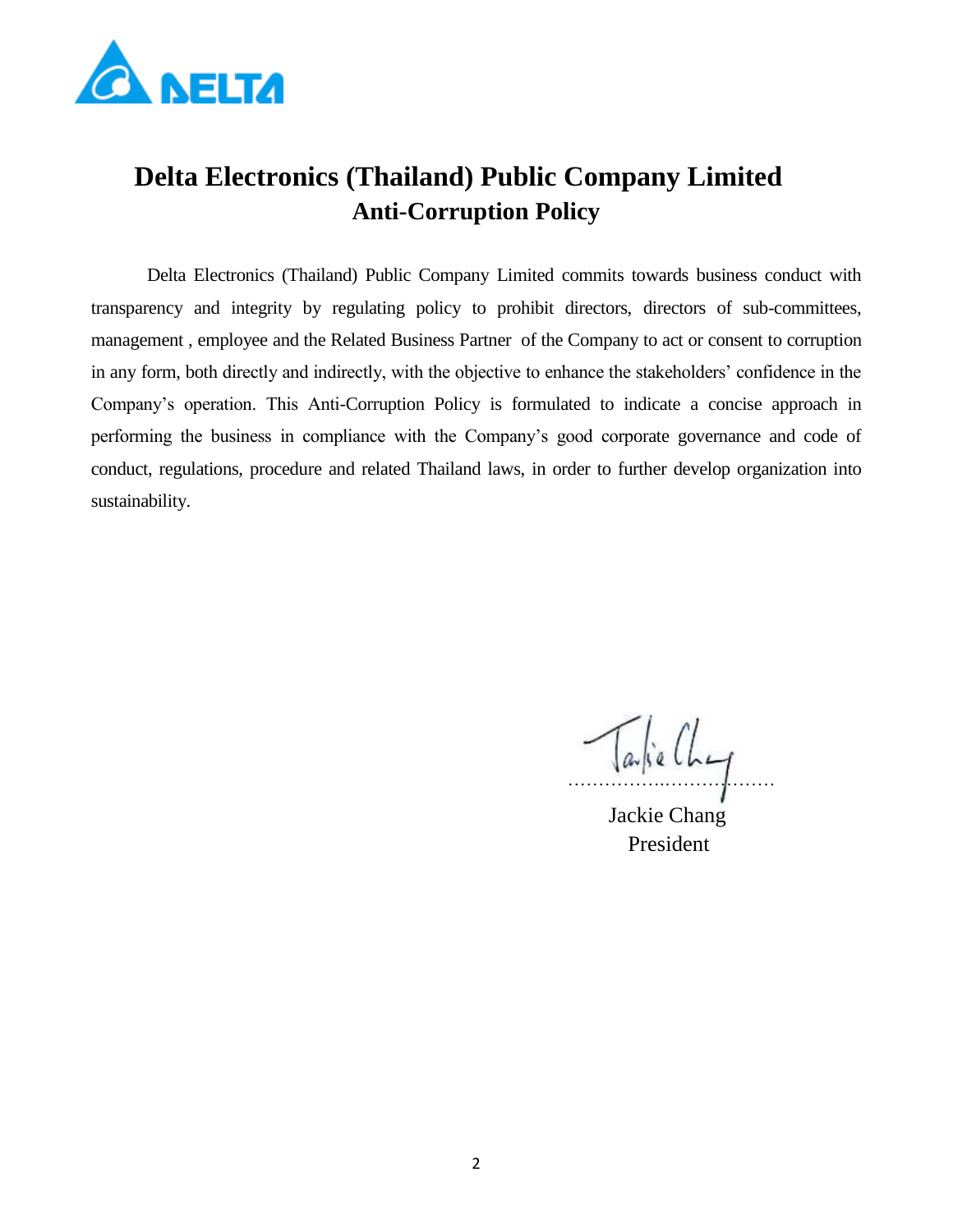

## **Anti-Corruption Policy**

#### **Objectives:**

- 1. To ensure there is no involvement of the company's committee, subcommittees, management and Delta employees or related business partners at all levels with any form of corruption
- 2. To encourage the role and participation of Delta employees to resist and help prevent and combat all corruption relating to the Company's business
- 3. To build confidence among internal and external stakeholders for business cooperation towards integrity

#### **Scope:**

Relevant stakeholders in this anti-corruption policy are categorized into two following groups;

- 1. **Internal parties** include directors, directors of sub-committees, management, Delta employees of Delta Electronics (Thailand) Public Company Limited and its subsidiaries (together called "Delta employee")
- 2. **External parties** include customers, vendors or suppliers, agencies, intermediaries, contractors and consultants acting on behalf of Delta, business partners, competitors, creditors, debtors, government agencies and private entities (together called "Related business partners" )

## **Definition:**

**"The Company"** means Delta Electronics (Thailand) Public Company Limited and its subsidiaries as inform in the 56-1 form reported annually to the Stock Exchange of Thailand.

**"Corruption"** means bribery in any form whether by means of offering, promising, giving, pledging, soliciting or accepting of money, assets, gifts, services or any other improper benefits; to/from authorities, government officials, state agencies, private entity or responsible officials, either directly or indirectly, as an inducement for an act or omission of duty to bring about inappropriate business benefits involving obtaining, retaining, recommending business to the Company in particular or to be able to acquire or preserve. However, an act accredited by law, rules and regulations, or local customs and commercial traditions are not deemed corruption.

## **Duties and Responsibilities**

**The Board of Directors** has the duty and responsibility to outline the policy and regulate to ensure existence of a system that not only promotes efficiency of the anti-corruption practices but also signifies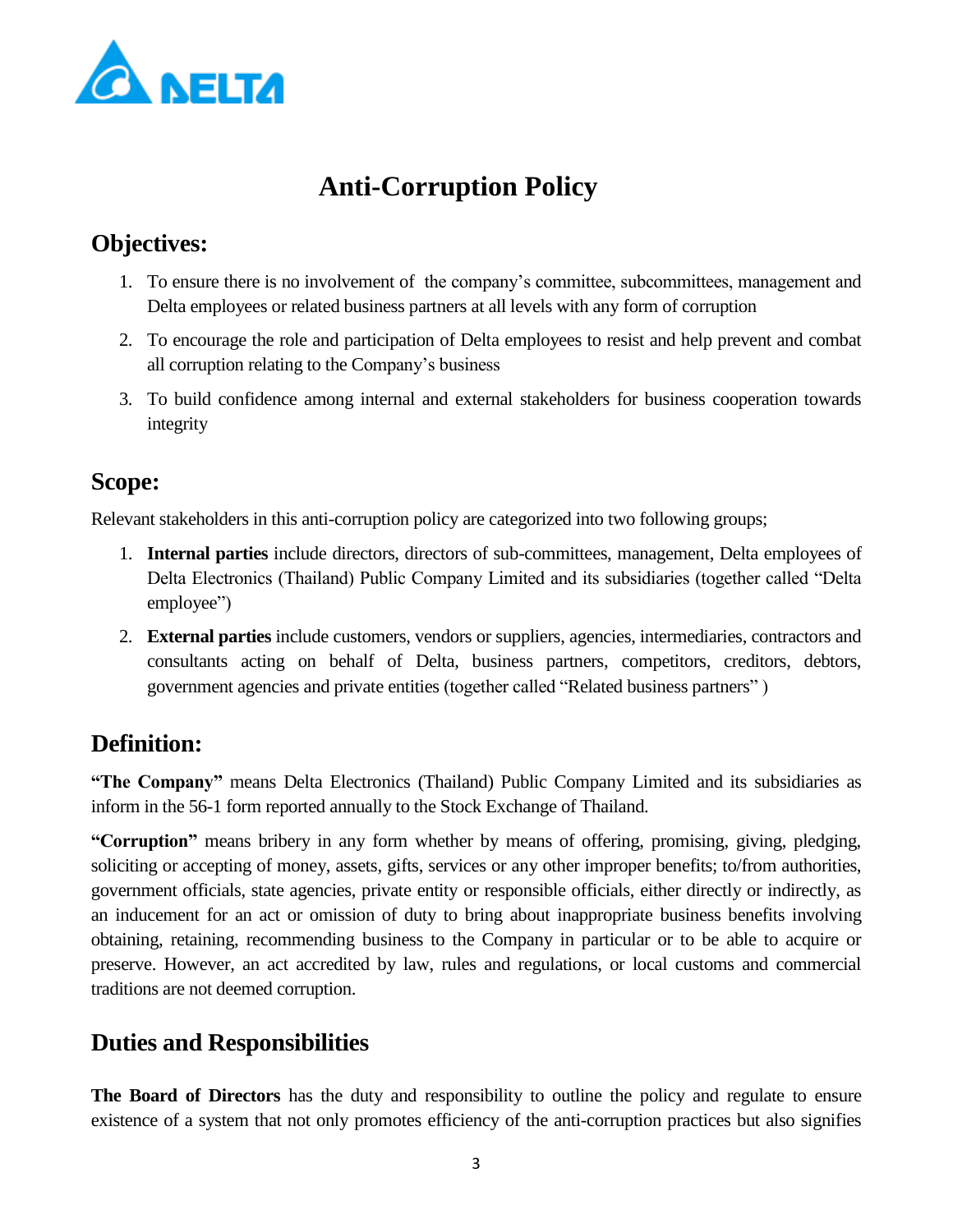

how management realizes and attaches great importance to combat corruption which ultimately becomes part of the Company's corporate culture.

**The Corporate Governance Committee** has the duty to consider, review whether the policy is appropriate and regularly make updates including promoting the policy to Delta employees for clear understanding and actual implementation.

**The President and Executive Committee** have the duty and responsibility to put in place a scheme that promotes and supports the anti-corruption policy communicated to Delta employee and related business partners as well as periodical assess and review its suitability to encompass dynamic environments such as business conditions, regulations, rules and legal requirements.

**The Audit Committee** is responsible for auditing the systems used for financial and accounting reporting, internal control, internal audit, and risk management to ensure compliance with international standards, suitability, modernization and efficiency.

**The Anti-Corruption Committee** is responsible for inspecting, collecting related data and evidence. They provide necessary information and collaboration and proceed the legal process to handle allegations of fraud and corruption. They provide advice to Management regarding the corruption risk assessment as well as collate and document risk assessment results.

**The Internal Audit** has the duty and responsibility to monitor, review, and report to the Audit Committee whether anti-corruption operations are performed accurately as regulated in the policy, operational guidelines, line of authorization, and in compliance with rules, laws and regulations in order to secure existence of an appropriate control system containing adequate measures against risk of potential corruptions.

**Delta Employee** is responsible for acknowledging and reviewing this policy and never be negligent when encountering any corruption issue suspected to impact the Company's business. Hence, Delta employees cannot make assertions of innocence to avoid admission of error.

**Company Secretary** is responsible for consolidating the result of anti-corruption activities to report to the Board of Directors annually.

#### **Anti-Corruption Operational Guidelines**

1. Delta employees must not ignore any encountered act of possible corruption related to the Company and must notify the incident to the superior or the responsible person through various available channels (as presented below in this policy statement) while providing full cooperation when fact findings are needed.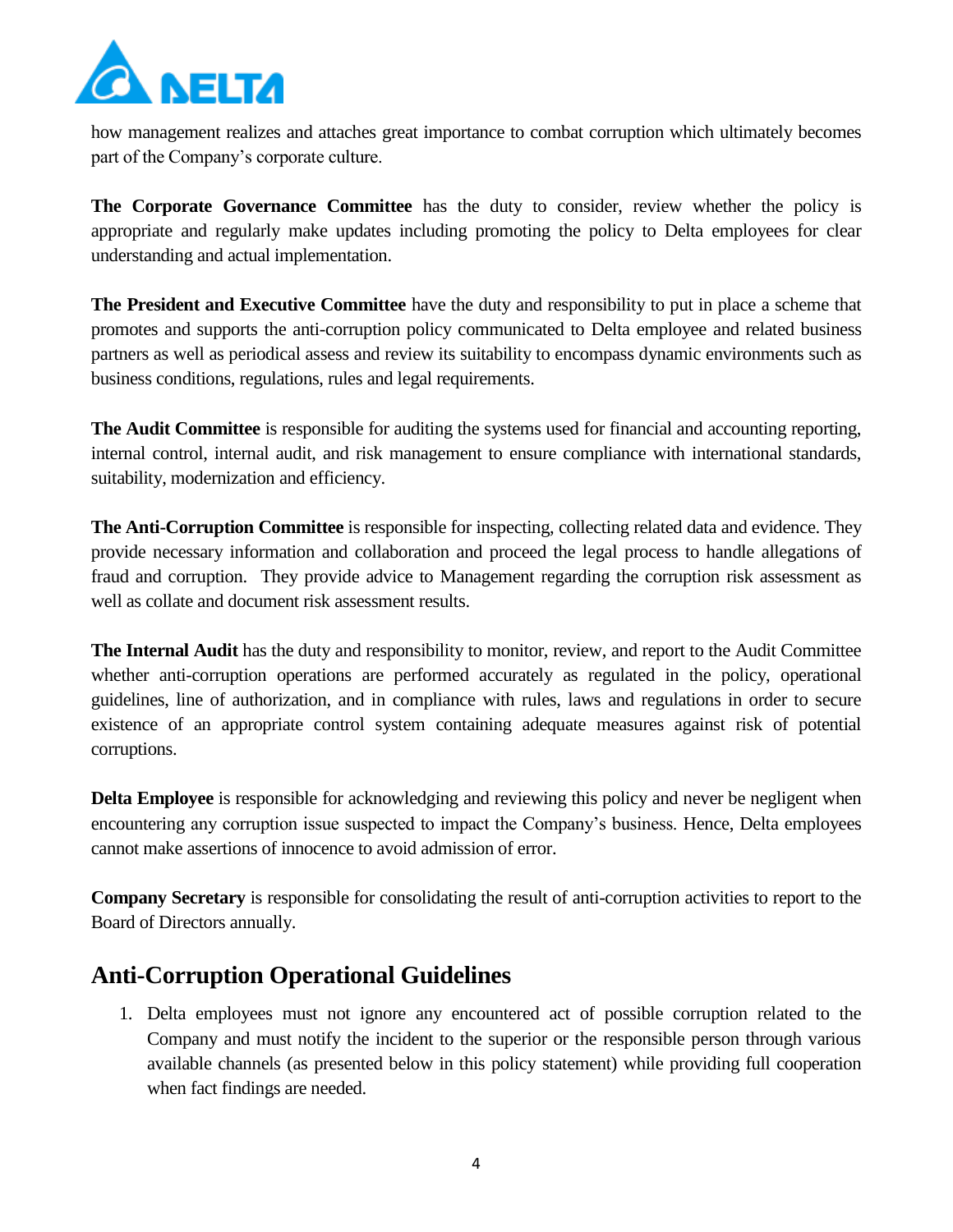

- 2. Delta employees who commit, conspires with, or is connected to corruption must face disciplinary punishment and related legal penalties.
- 3. The Company will ensure fairness and provide protective measures to complainants or whistleblowers for collaboration in reporting malpractice and corruption.
- 4. The Company ensures that no employee will suffer demotion, penalty or other adverse consequences for refusing to pay bribes even if such refusal may result in the Company losing business.
- 5. To clearly demonstrate its commitment in fighting against corruption, the Company puts emphasis on publicizing, communicating and training in order to constantly educate Delta employees about the Anti-Corruption Policy
- 6. The Internal Audit has the duty and responsibility to monitor and review while reporting to the Audit Committee whether implementation of the anti-corruption is in accordance with the policy and operational guidelines to ensure suitability and adequate countermeasures against potential corruption risk.

#### **Operational Measures**

#### **Combating malpractice and corruption (business contact with business partners and third parties)**

Delta employee must adhere to the anti-corruption policy in business dealings with customers, suppliers, trade partners or third parties in relevant to the Company's business (hereinafter collectively referred to as "relevant business-related third parties").

- 1. Delta employees must comply with laws, rules, business traditions and manners when interacting with relevant business-related third parties.
- 2. Delta employees must not accept/give or solicit, both directly and indirectly for their own benefit or family, friends, associated or acquaintances, money, gift voucher, check, stock, present, bribe, special compensation or incentives of any value from relevant business-related third parties.
- 3. Delta employees may accept non-cash gifts of any valuable items from the relevant businessrelated third parties if given prior consent from his/her direct superior. Nonetheless, this acceptance of gift must be comply with Giving/Receiving of Gifts and Entertainment Policy, business traditions or manners and have no influence to business decision of the Delta employee.
- 4. Delta employee must not seek any benefit from their positions in the Company in receiving or soliciting any business-related third party or relevant individual to provide service that has no connection to the Company's business.
- 5. When Delta employee recommend an individual to the Company, such action must not induce a conflict of interests or interfere with the company's recruitment process and must not be unlawful acts for personal gain.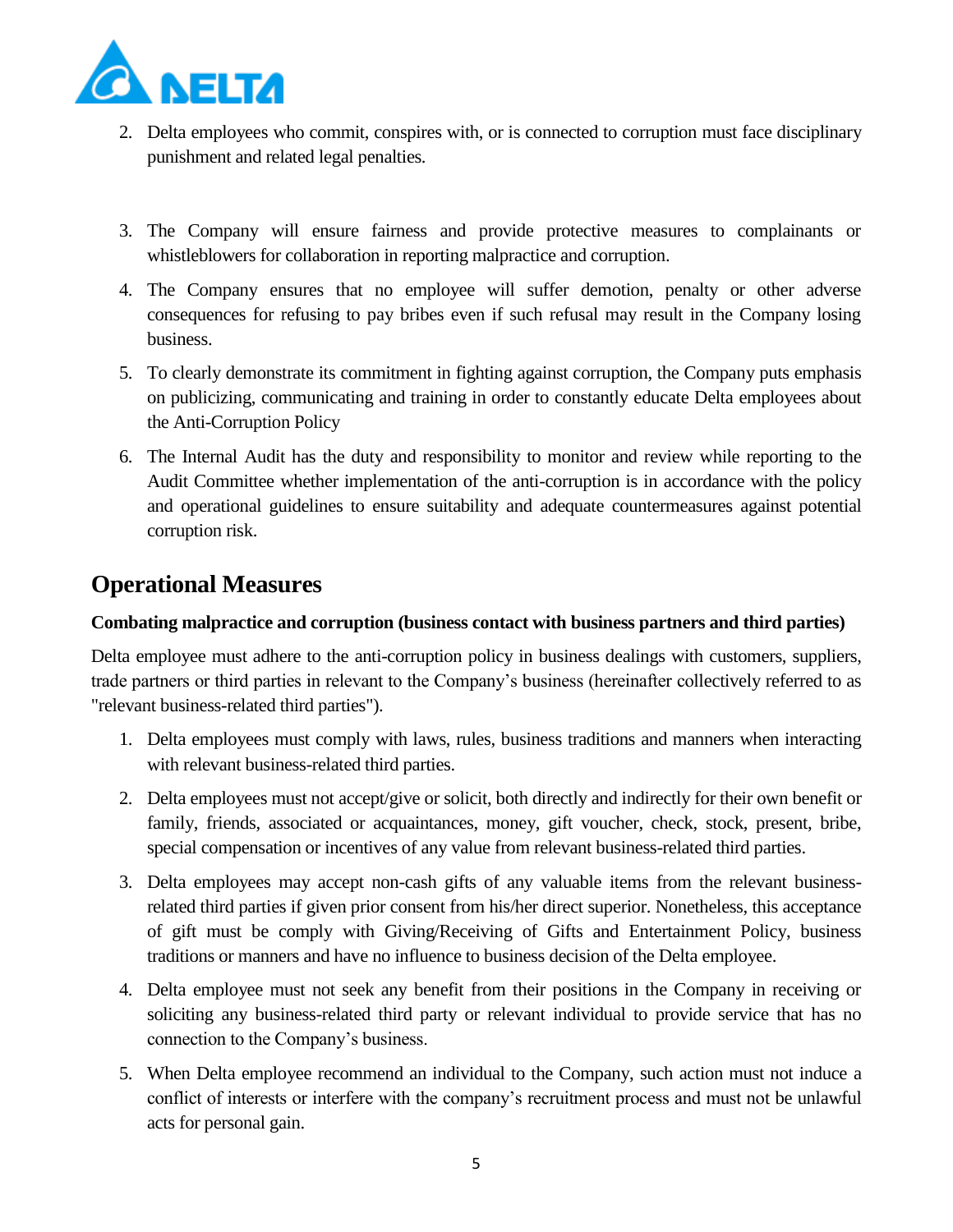

- 6. Within the same working unit, superior-subordinate relationship of Delta employee shall not apply to relatives such as spouse, parents, or child.
- 7. Delta employees must not bribe authorities or government officials by offering money, gift vouchers, check, stock, present, or any bribe, special compensation or valuable incentives.
- 8. Delta employee who violate the provisions in the preceding paragraph will face disciplinary punishment ruled in relevant regulations of the Company and may also be legally prosecuted.
- 9. Delta employee must obtain consent from their direct superior prior to offering gifts (such as company's products) or providing hospitality to related business partners while activities shall arrange in accordance with business traditions or manners, local laws and the related company's regulations. In the case where emergency causes the inability to receive permission in advance, it is the Delta employee's unavoidable responsibility to obtain retrospective approval from direct superiors. It is still necessary after giving gifts or arranging hospitality to relate business partners or third parties
- 10. Delta employee shall not take advantage of their positions in the Company to attain illegitimate relationships, sexual harassment, discrimination in any manner (inclusive of prejudice of race, sex, disability or religion), burglary, threat, coercion, or other unlawful actions.
- 11. Delta employee should seek advice from his/her direct superior whenever he/she is in doubt of anti-corruption and fraud in order to avoid any dispute.

In order to ensure clarity in the implementation of the issue with high risk of corruption, the Company director, executives and employees at all levels shall perform duties with care in the following areas.

#### **Gift and Entertainment**

- 1. Directors, executives and employees can give gifts and entertain business partners in case the following conditions are met.
	- (1) It is not an act to dominate, induce or reward any person to gain an advantage through inappropriate actions or be concealed in order to obtain help or benefit.
	- (2) It complies with relevant laws, rules and regulations of the Company.
	- (3**)** It is a grant on behalf of the Company. Not on behalf of the employee and act openly, not concealing.
	- (4) Appropriate in manner, value and propriety.
	- (5) Suitable for situations such as giving small gifts during important festivals which are customary.
- 2. Directors, executives and employees can receive gifts or any benefits according to the festival or normal practice. The value shall not exceed Baht 1,000 (one thousand baht), and gifts received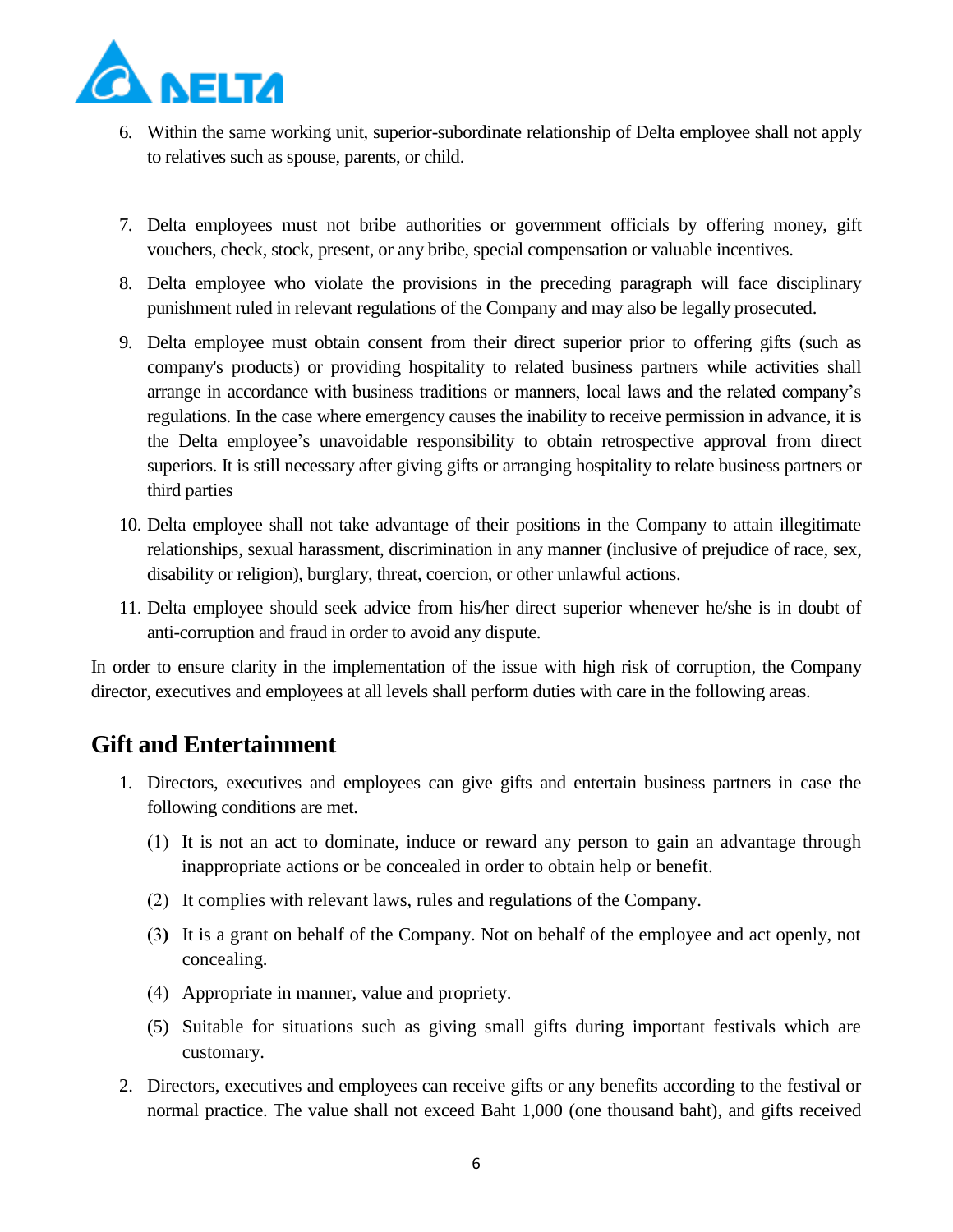

from the same giver within the same year shall be limited to Baht 3,000 (three thousand baht). Gifts shall not be cash or cash equivalent, such as gift vouchers and gift cards, etc.

#### **Political Contributions**

Political Contributions means financial support, material and participation in activities. As well as encouraging employees to participate in political activities on behalf of the Company in order to gain an advantage in business. The Company has the following guidelines;

- 1. The Company operates the business with political neutrality, not participating and siding to any certain political party.
- 2. The Company does not provide financial support or resources to support political parties, politicians or political candidates with the objective of facilitating business benefits for the Company
- 3. Employees have freedom to participate in political activities under the provisions of the Constitution but shall not impersonate a Company employee or use Company property, equipment or tools to benefit political activities. If participating, they must be careful not to take any action or cause an understanding that the company supports any political party.

#### **Donation and Sponsorships**

- 1. Charitable donations in the form of financial assistance or other forms can be done as part of a social contribution activities, public relations and enhance a good image for the Company without aiming for business returns.
- 2. Sponsorships, regardless of whether it is money or assets to any activity or project, shall be conducted transparently and legally through the Company's approval process and budget set in the name of the Company only. The objectives are for public relations, promote business and good image of the Company.

#### **Facilitation Payment**

The Company prohibits payment facilitation.

Facilitation payment means a small amount of payment to convince the contacted business unit to expedite the proceeding or to make sure that the said person who has a duty do their job by paying more than the legal rate (if any)

#### **Whistleblowing or Complaints**

- 1. Issue to whistleblowing or complaints
	- (1) An action of malpractice and corruption connected to the organization, directly or indirectly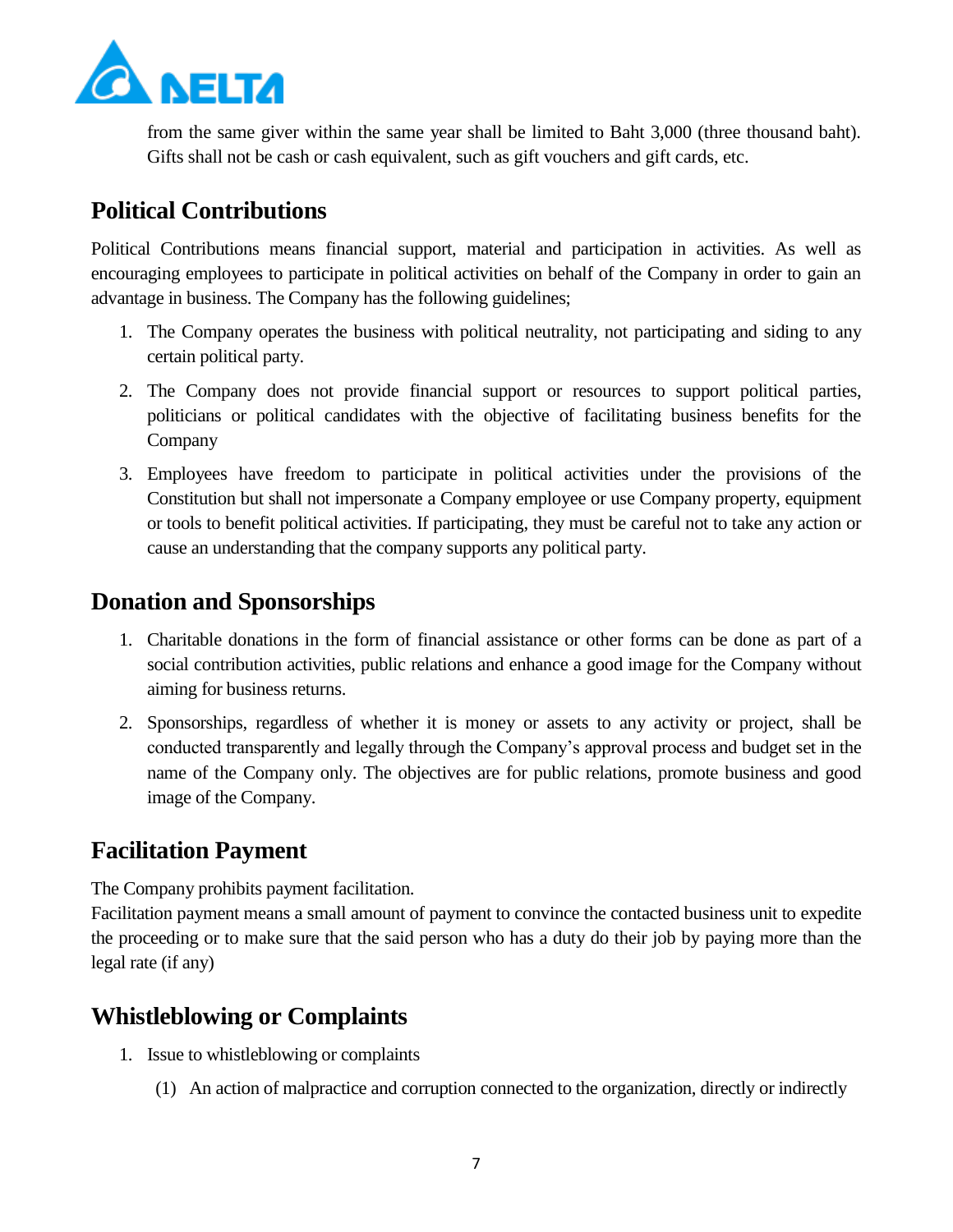

- (2) A practice of wrong procedures contrary to Company's regulations or acts of adverse effect on the Company's internal control system that raise suspicion as a possible channel for malpractice
- (3) An act that is misconduct for gain or destroys the Company's benefits and damages the Company's reputation
- (4) An act of illegal nature and immoral business ethics
- 2. Channel for whistleblowing or filing complaints It is the duty of all Delta employee to report the issue to an assigned person or working units (described hereinafter) whenever encountering malpractice or corruption associated with the Company's activities that violate this policy.
- 3. Mechanisms for internal complaints (Delta employee's complainant)
	- (1) Heads of working units where Delta employee belongs
	- (2) Suggestion box
	- (3) Electronic mail box [\(HR.GRIEVANCE.SEA@deltaww.com\)](mailto:HR.grievance.SEA@deltaww.com)
- 4. Mechanisms for external complaints (third-party complainant)
	- (1) PO Box 50, Bang Poo, Samutprakan Province, 10280
	- (2) Electronic mail box (Whistleblow@deltathailand.com)
	- (3) Website [www.deltathailand.com](http://www.deltathailand.com/)
- 5. Urgent case, contact Company's Secretary : [wilailak@delaww.com](mailto:wilailak@delaww.com)

#### **Protection of whistleblower and confidentiality**

#### **1. Protection of the whistleblower and related person**

Because filing complaints and providing information of malpractice in good faith can be of immense benefit to the Company and Delta employees as a whole, the person who files a complaint, testify, provides information and facts or gives relevant evidence to the complaint, despite trouble that might follow, will be guaranteed of no lay-off, punishment, or any harmful affect to career growth, performance assessment, welfare and related benefits eligible to Delta employees. This guarantee also applies to the employee in charge of complaint's investigation. The Company has a policy to ensure fairness and equitable treatment to all stakeholders in accordance with to the Company's regulations. The whistleblower will receive protection and the complaints will be held confidential.

#### **2. The anonymity and confidentiality**

Delta employee or external whistleblower may choose to stay anonymous when reporting violations of other Delta employee. However, the Company encourages Delta employees to identify themselves when filing the report for ease of communication and investigation.